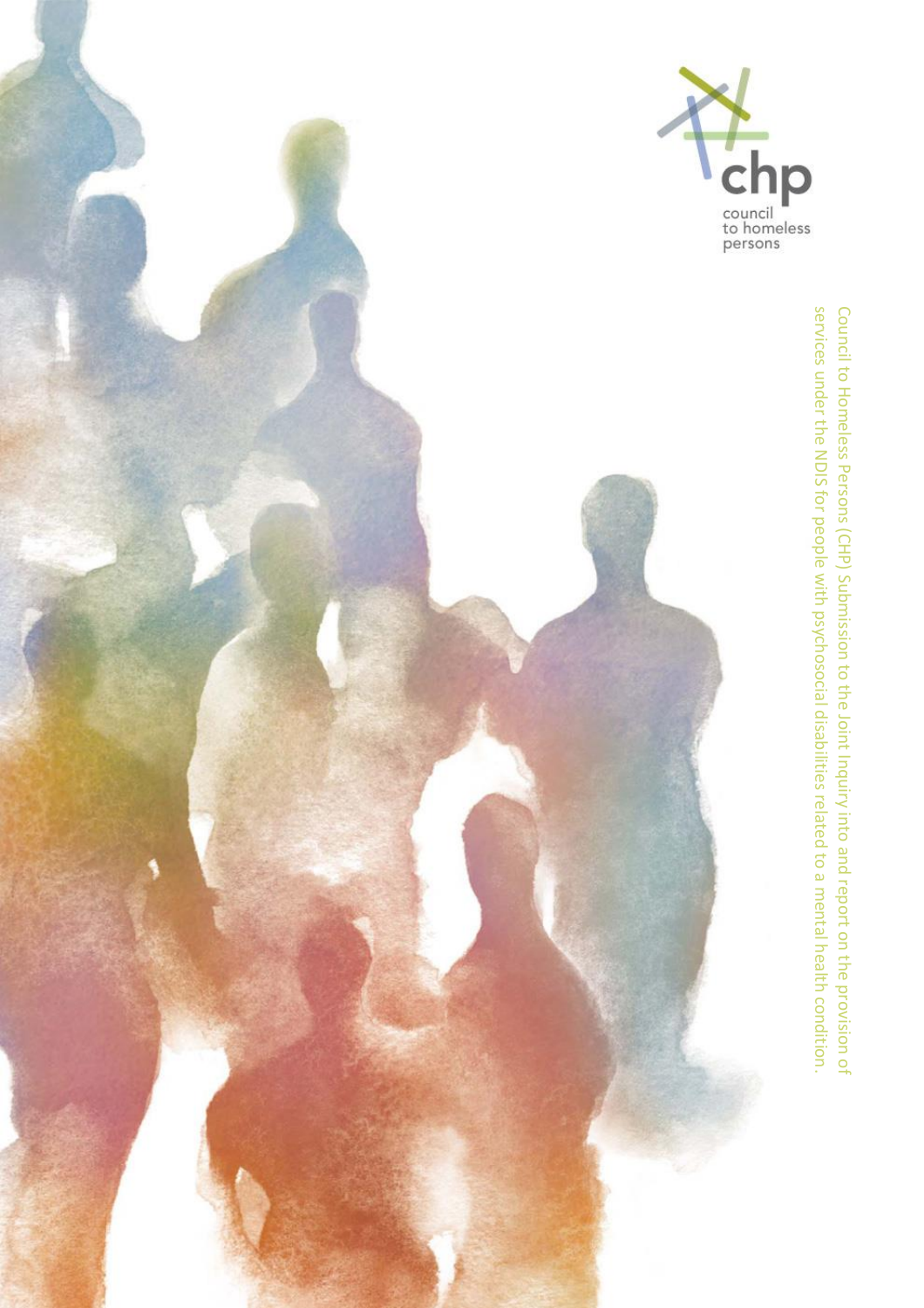# Table of Contents

# **Contents**

| 1. Eligibility criteria for the NDIS for people with a psychosocial disability  4                                                                                                                                                                                                                                                                                                                                                                                                                             |
|---------------------------------------------------------------------------------------------------------------------------------------------------------------------------------------------------------------------------------------------------------------------------------------------------------------------------------------------------------------------------------------------------------------------------------------------------------------------------------------------------------------|
| all current long and short term mental health Commonwealth<br>Government funded services, including the Personal Helpers and<br>Mentors services (PHaMs) and Partners in Recovery (PIR) programs, and<br>in particular, whether these services will continue to be provided for<br>of all current long and short term mental health state and territory<br>government funded services, and in particular, whether these services<br>will continue to be provided for people deemed ineligible for the NDIS; 6 |
| 3. Scope and level of funding for mental health services under the<br>Information, Linkages and Capacity building framework 8                                                                                                                                                                                                                                                                                                                                                                                 |
| 4. The role and extent of outreach services to identify potential NDIS                                                                                                                                                                                                                                                                                                                                                                                                                                        |
|                                                                                                                                                                                                                                                                                                                                                                                                                                                                                                               |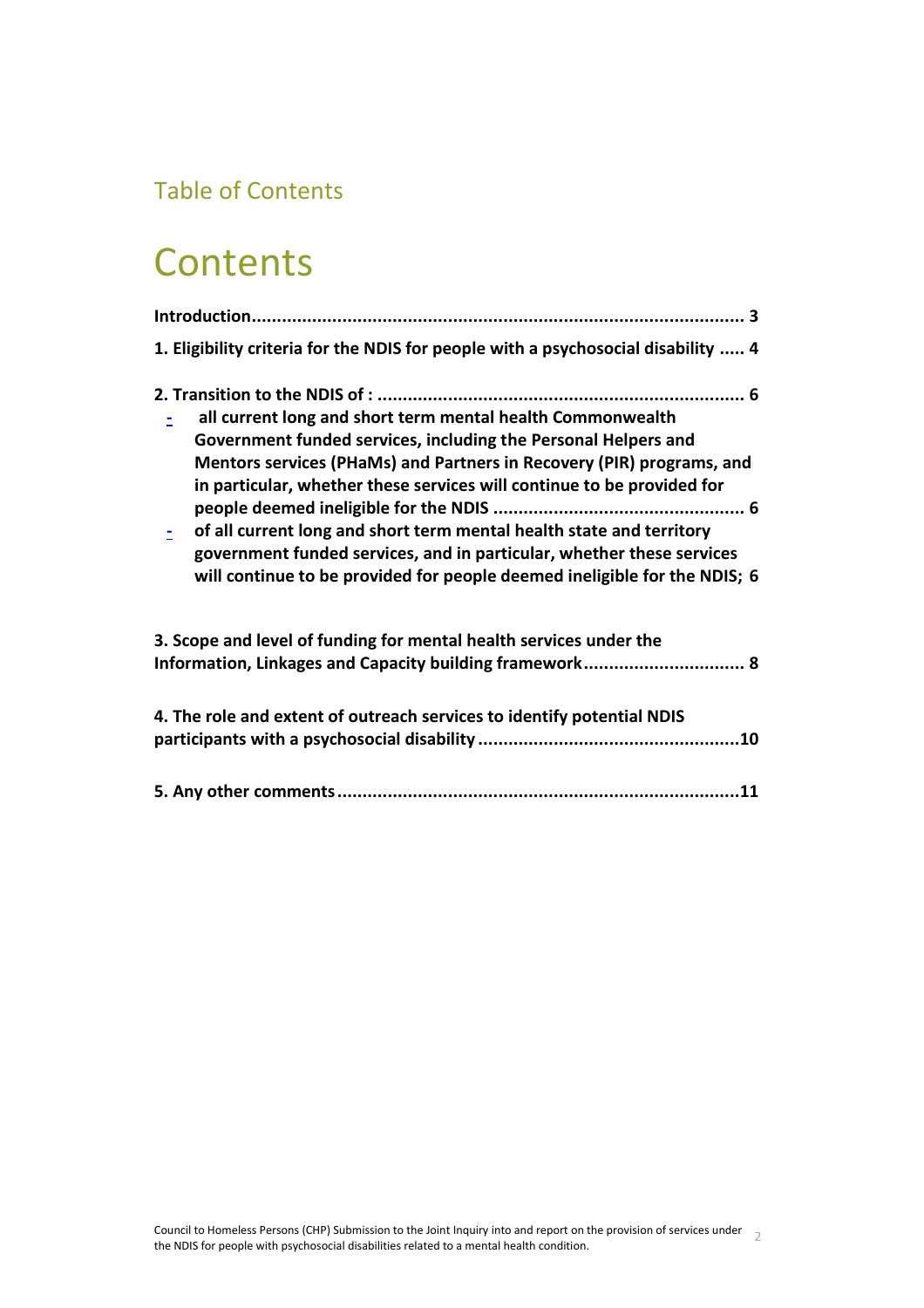## <span id="page-2-0"></span>**Introduction**

Council to Homeless Persons (CHP) is the peak body for the homelessness sector in Victoria. Our vision is to end homelessness in Victoria, and therefore we represent organisations and people who are also working towards this goal.

CHP welcomes the opportunity to contribute to the inquiry into and report on the provision of services under the NDIS for people with psychosocial disabilities related to a mental health condition. CHP is very supportive of the NDIS and its intention to provide access to life-long disability support for those who need it. Through the NDIS, CHP sees the great potential to assist the many people with a disability who are experiencing housing instability and homelessness, providing a pathway out of homelessness, and an opportunity for a more contributing life.

CHP undertook a piece of work in mid-2016 to explore the potential opportunities and impacts of the NDIS for people who are experiencing homelessness and utilising Specialist Homelessness Support (SHS) services. We looked at rates of disability and support needs as recorded in the SHS data collection, other population level data and reports from the NDIS pilot sites. This submission is based on this piece of work.

CHP is concerned that the NDIS is yet to fully understand and respond to the needs of people with a disability, and particularly those with a psychosocial disability, who are also experiencing homelessness. There are inadvertent barriers to accessing the NDIS, which will prevent it from realising its potential. The lack of alternative psychosocial and disability support programs for those that are ineligible for individual funded support packages is also a concern, including the impact on both the demand and role of homelessness services.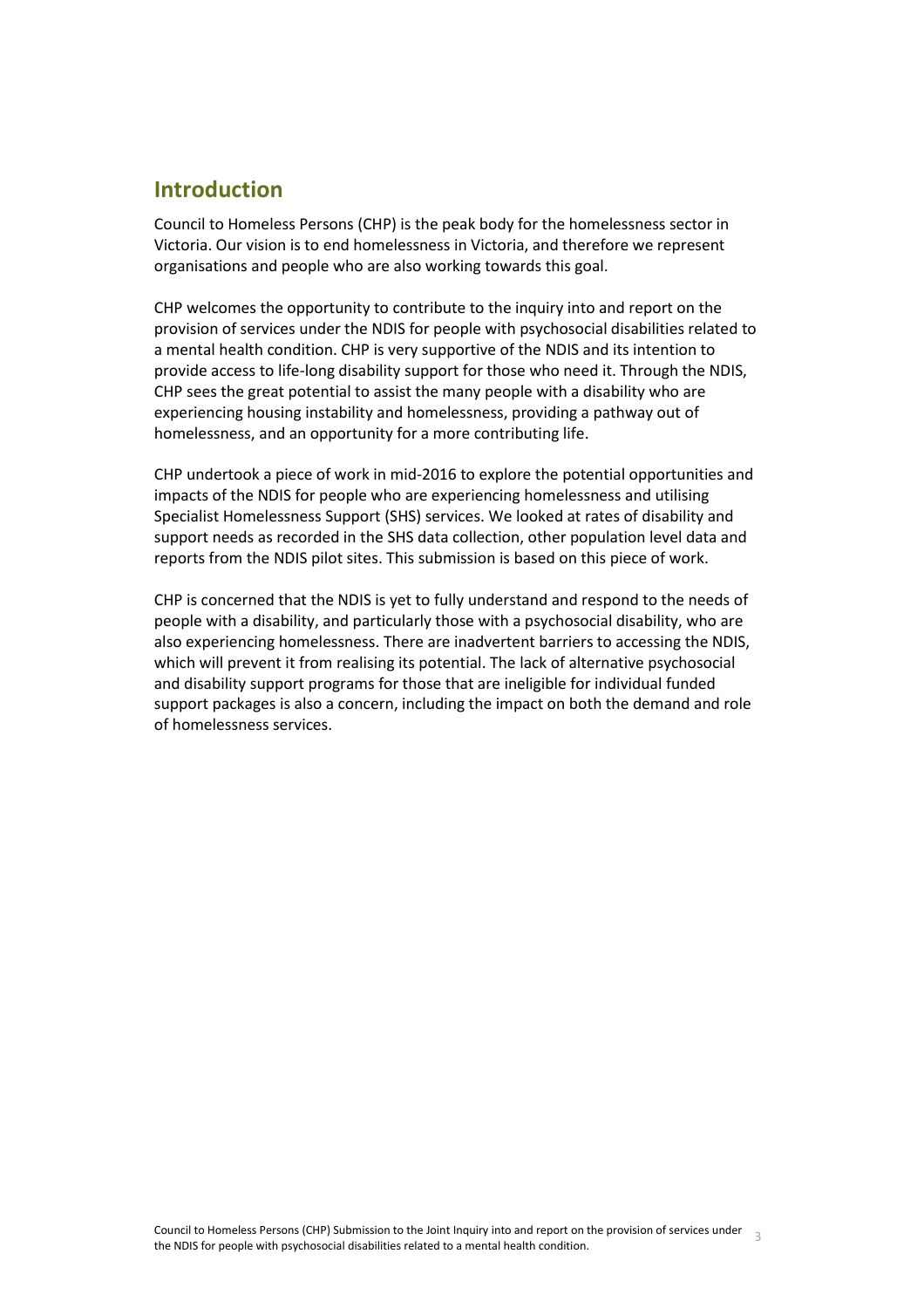## <span id="page-3-0"></span>**1. Eligibility criteria for the NDIS for people with a psychosocial disability**

#### **Key points:**

l

- *People who have a psychosocial disability and are experiencing homelessness are likely to experience difficulty in proving that they meet the NDIS access requirements.*
- *In 2015-16 between 1.4% and 2% of the Victorian Specialist Homelessness Support (SHS) service users aged 0 - 64 years (between 1340 and 1900 people) are likely to have had a mental illness and experienced severe levels of disability. This group may be eligible for the NDIS. This is an eligibility rate four to six times higher than would be expected in the general population<sup>1</sup> .*
- *In 2015-16 Victorian SHS services were unable to provide assistance to fully meet the mental health and disability support needs of just over 5000 of its clients with mental health issues. SHS's successfully referred around 55% of these clients to mental health/disability specialist services; and 45% appeared to fall through the service gap. While the majority of these clients are unlikely to be eligible for the NDIS (at least 62%), they will require alternate community based mental health and disability support. With the loss of Victoria's psychosocial disability support services, this gap is widening.*

CHP's concerns about the eligibility criteria relate to the significant barriers that people who are experiencing homelessness are likely to face in proving that they meet the NDIS requirements (as well their capacity and willingness to participate – see later discussion in following sections); and the lack of alternative services and supports for people who do not meet them and/or do not get access.

For many people with a psychosocial disability who are experiencing homelessness, completing the documentation required for the access request and participating in the scheme will be a challenge. Key issues include a lack of any ongoing relationship with a health provider who will be willing or able to complete proof of condition or disability documentation, the possibility that they will have such severe functional limitations that it will be difficult to obtain or provide the "label" necessary to gain access to the NDIS and a lack of resources to engage in and with the system – such as finances to obtain medical assessments, a secure mail box or reliable phone and/or changing contact details.

<sup>&</sup>lt;sup>1</sup> The NDIA identifies that 2.2% of the population under 65 years will be eligible to receive an individual funding support package. The Productivity Commission modelling identifies that amongst those eligible for such a package, 14% will have a significant and enduring psychiatric disability (which equates to 0.3% of the population)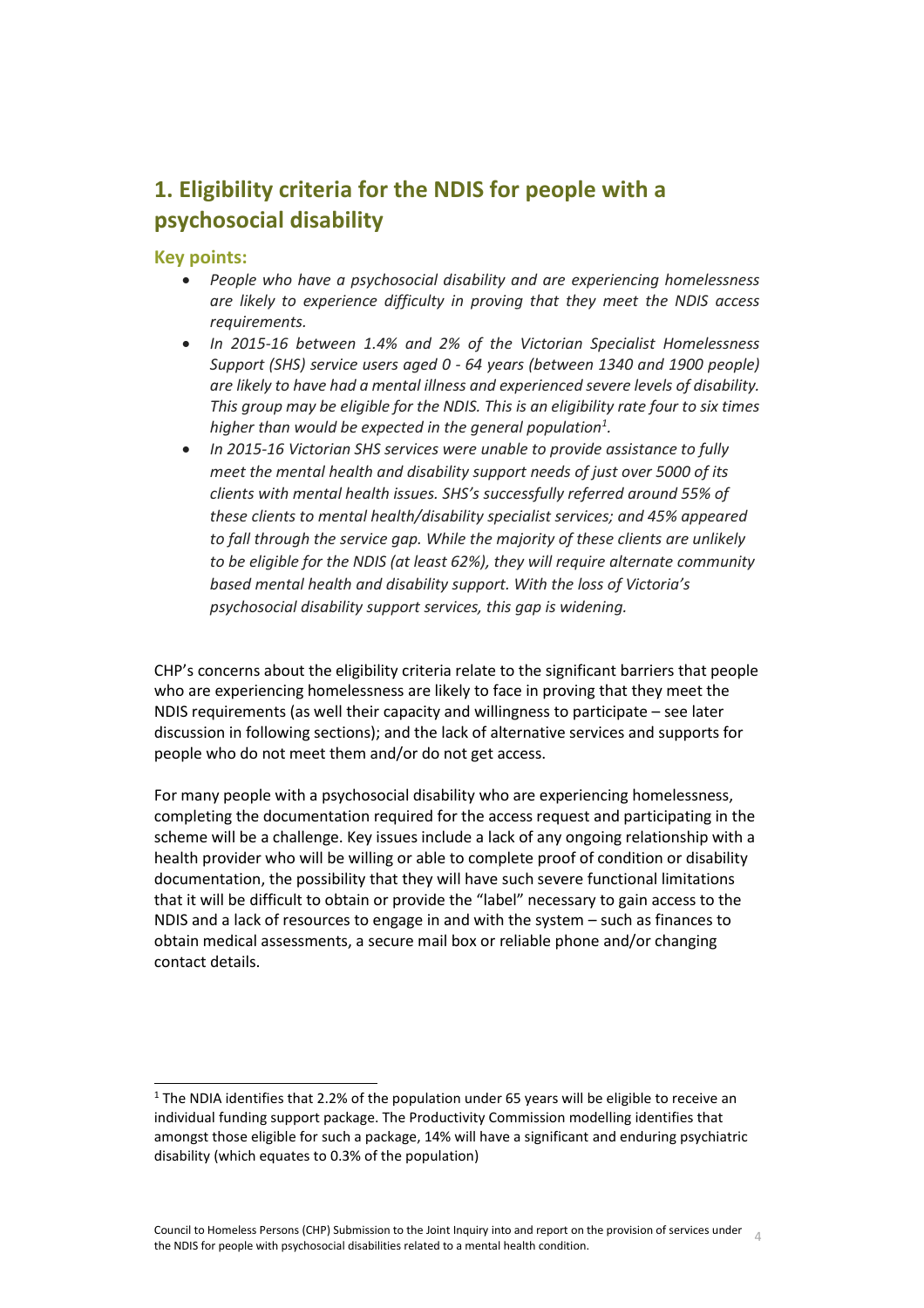The 2015 – 16 Specialist Homelessness Services (SHS) data collection identifies 22,154 Victorians (or 23% of the SHS population) as having a diagnosed mental health issue<sup>2</sup>. Of these, 1340 also needed assistance in a core activity area of self-care, mobility and communication- (indicating a severe to profound level of disability<sup>3</sup>). The higher level of need amongst the group identified as requiring assistance with core activities is evident by their experience of higher levels of repeat homelessness and longer support periods than those who did not need assistance with core activities. We believe this is likely to be an underestimate of people experiencing homelessness with severe levels of psychosocial disability as the SHS data collection does not ask if disability is restricting everyday activities in the domain of self-management (the life area in which many people with are a psychiatric disability are likely to experience the most limitation). We estimate that the proportion of people with a severe and enduring mental illness who are likely to access a Victorian homelessness service in a year to be closer to  $1900<sup>4</sup>$ 

The SHS data collection also identifies that there are already high rates of need for specialist and mental health and disability assistance amongst the SHS population. Of those needing mental health assistance (7858 people), data suggests that SHS services were able to fully respond to 34% (2693 people), and partially to another 19% (1549 people). Of the 5,165 people for whom SHS were unable to fully meet their support needs, 2845 people (55%) were successfully referred to a specialist service. The remaining 45% appear to have fallen through the gap as a referral was not successfully made - including because the person refused the referral or the referral was not accepted by the service. These numbers suggest that within the SHS service system there will be around 3000 people with mental health support needs who will not be eligible for the NDIS.

Unfortunately the data does not differentiate between the need for treatment and disability/ psychosocial support, although, it is highly likely that many of the SHS clients, by the nature of homelessness, are likely to require both. However, it does highlight an existing gap between those needing assistance and receiving mental health support, and an ongoing demand for mental health support for which around two thirds of SHS clients are unlikely to be eligible for the NDIS.

 $\overline{a}$ 

<sup>2</sup> This could be an underestimate as for 52% of the cases it was not known if there was a mental health diagnosis (there are an additional 1277 people with an unknown diagnosed and needing assistance with core activities).

<sup>&</sup>lt;sup>3</sup> It is understood that the question used to obtain this information is conceptually comparable with "severe and profound core activity limitation" in the ABS Survey of Disability, Ageing and Carers (SDAC) see [http://aihw.gov.au/homelessness/specialist-homelessness-services-2014-15/technical](http://aihw.gov.au/homelessness/specialist-homelessness-services-2014-15/technical-information-glossary)[information-glossary](http://aihw.gov.au/homelessness/specialist-homelessness-services-2014-15/technical-information-glossary)

<sup>4</sup> The second national survey of people living with psychosis identifies that they are 10 times more likely to experience homelessness than the general population. Using accepted prevalence rates of mental illness, we estimate that the proportion of people with a severe and enduring mental illness who are likely to access an SHS service to be around 1900 (or around 600 more than identified in the SHS data collection as having a diagnosed mental health issue and needing assistance with core activities).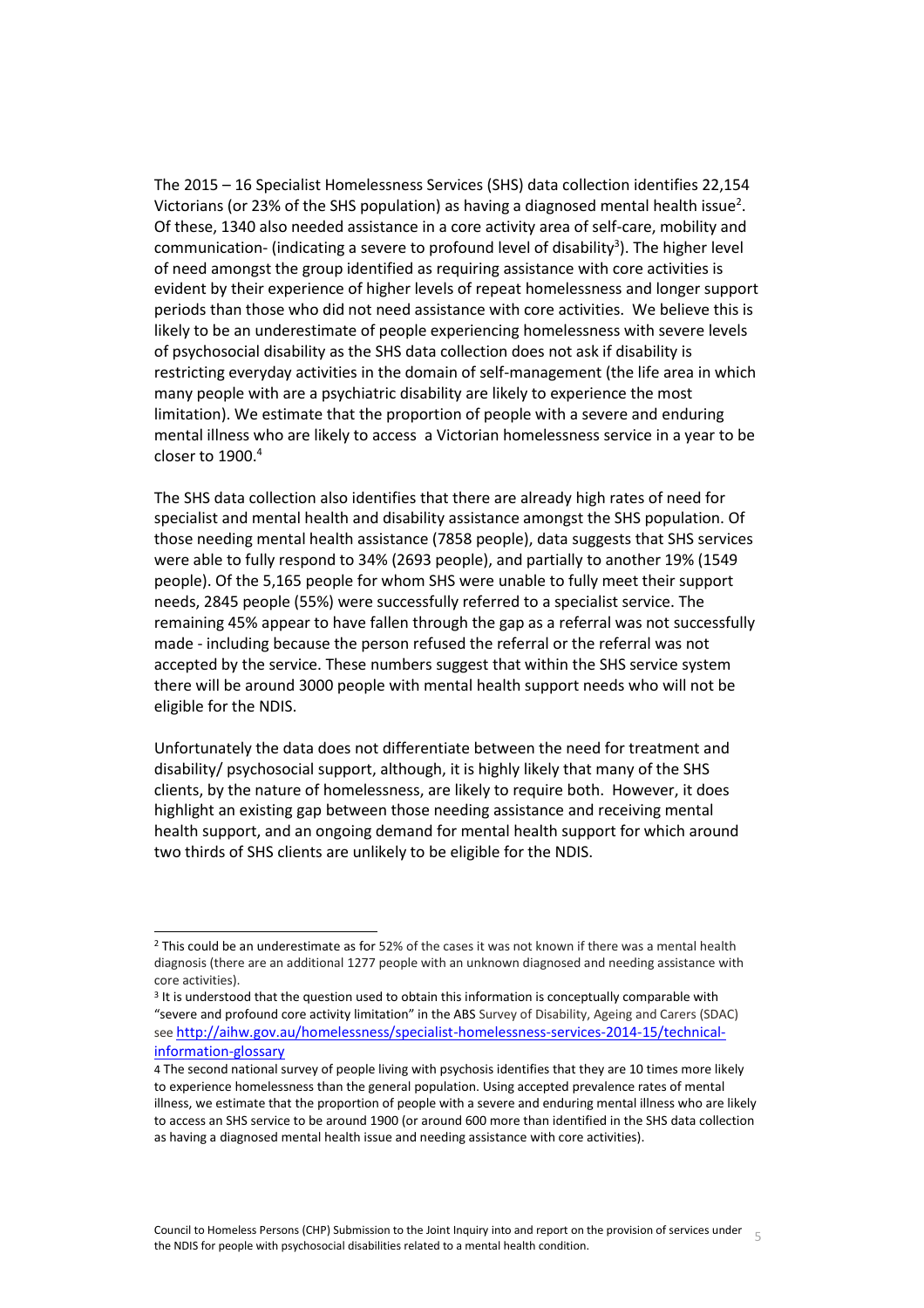### <span id="page-5-0"></span>**2. Transition to the NDIS of :**

- <span id="page-5-1"></span> **all current long and short term mental health Commonwealth Government funded services, including the Personal Helpers and Mentors services (PHaMs) and Partners in Recovery (PIR) programs, and in particular, whether these services will continue to be provided for people deemed ineligible for the NDIS**
- <span id="page-5-2"></span> **of all current long and short term mental health state and territory government funded services, and in particular, whether these services will continue to be provided for people deemed ineligible for the NDIS;**

#### **Key points:**

 $\overline{a}$ 

- *Victoria will have very few (or no) alternative community based mental health supports when the NDIS is fully rolled out for those who are ineligible but still require disability and psychosocial support, including recovery and rehabilitation programs.*
- *Housing and homelessness programs funded through the National Partnership Agreement Supporting Mental Health Reform also cease in June 2017 – this funding enabled a range of specialist mental health programs within the homelessness sector. Clients of these programs are having to transition into other community mental health programs (including the NDIS where it is available) reducing the capacity of the homelessness service system to provide a specialist response.*
- *The homelessness sector is already the "last resort" or "catch all" for people who are significantly marginalised and not linked into the mainstream community support sector. The NDIA needs to work with homelessness services to better manage the risk associated with the inevitable and inadvertent consequences from such significant change, including recognition of the broader service system impacts.*

CHP is very concerned about the ceasing of existing Commonwealth and State programs and the roll up of this funding into the NDIS both in terms of the changes to the type and nature of the support<sup>5</sup> and because of the lack of access to psychosocial support programs for those who are not NDIS eligible. For the SHS sector, it is particularly an issue given the high proportion of current SHS clients who require assistance which cannot be met from within the SHS program, and because we expect that as a replacement the NDIS (at least in its current form) will be less accessible and less responsive to this client group.

The issue is intensified with the cessation of the National Partnership Agreement supporting mental health reform in June 2017 which has included a range of housing

<sup>&</sup>lt;sup>5</sup> The Victorian MHCSS provided a broader range of support than is available through the NDIS, including rehabilitation and a support model which can respond to fluctuating mental health needs.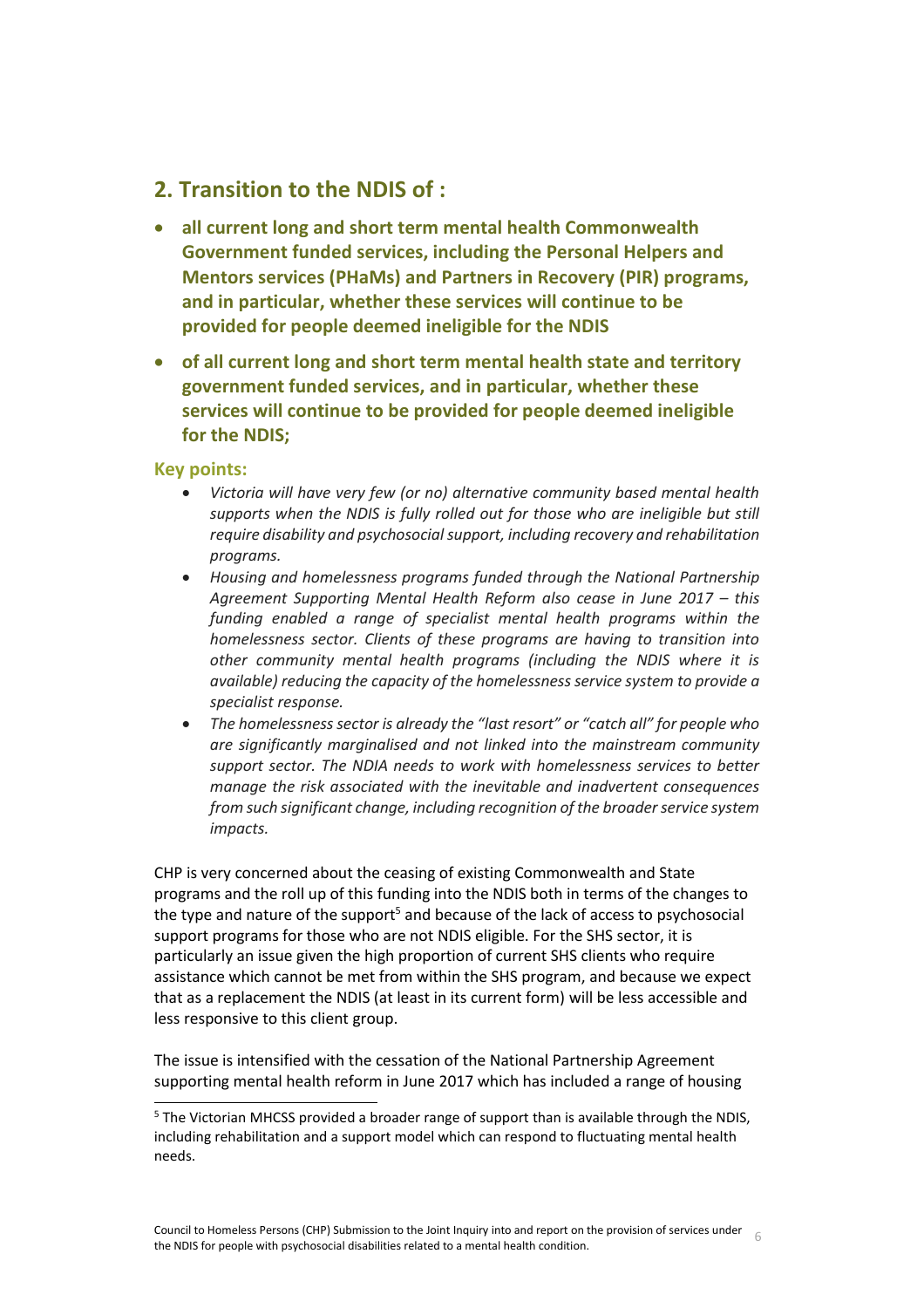and homelessness programs. Many of the programs funded through this partnership were situated in homelessness services and focused on providing high levels of support to people with severe and persistent mental illness, addressing important service gaps. As such they also improved the capacity of SHS overall to respond to this client group. In addition, unlike other State and Commonwealth programs which are receiving support and have a timetable for transitioning clients, these programs are needing to identify alternative supports for their clients now. It is expected that a proportion of clients will move into the NDIS where available but the capacity of the NDIS to respond and manage this group is yet to be tested.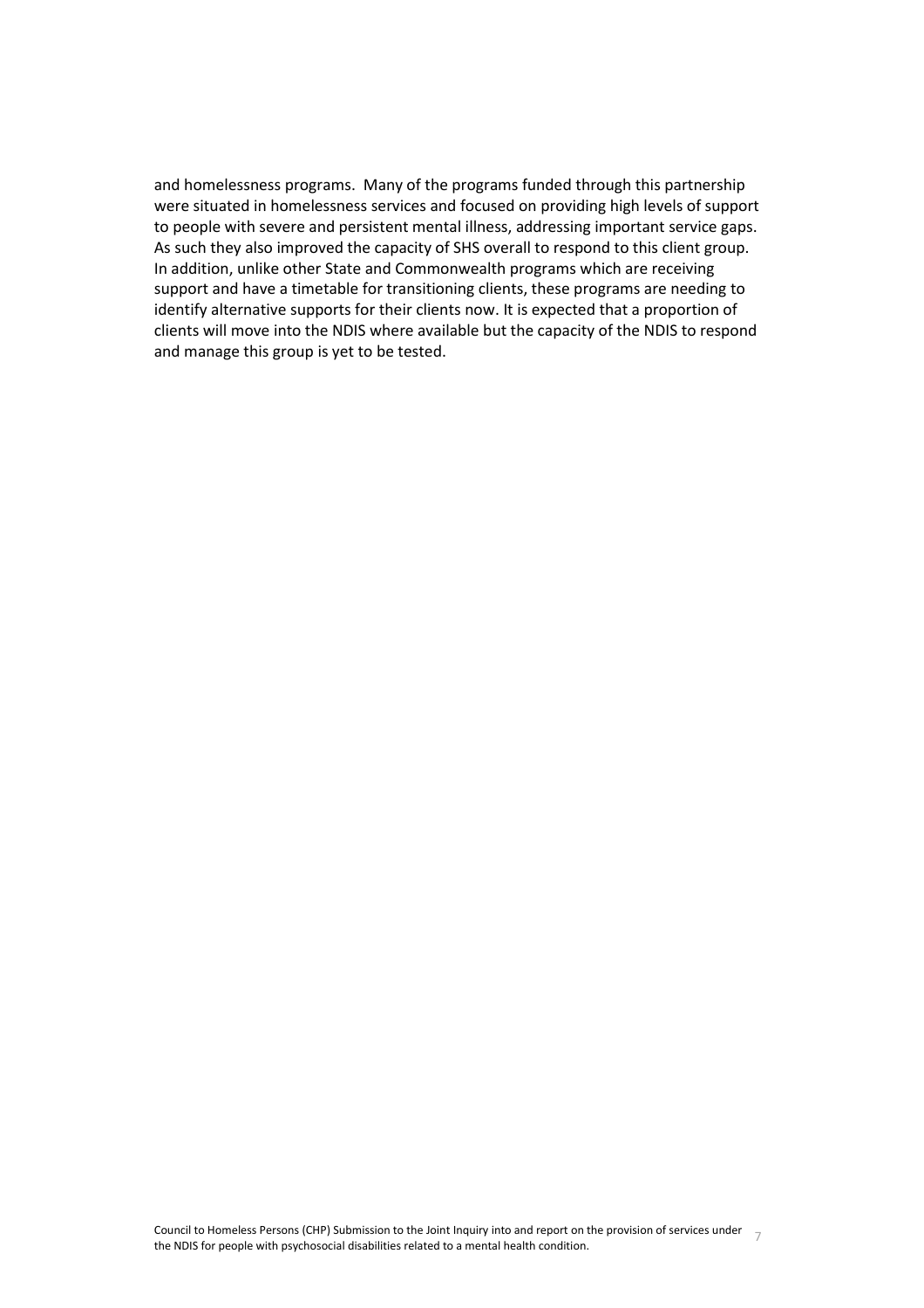## <span id="page-7-0"></span>**3. Scope and level of funding for mental health services under the Information, Linkages and Capacity building framework**

#### **Key points:**

 $\overline{a}$ 

- *Homelessness will be a barrier to accessing the NDIS and individual and service capacity building needs to address this (see also comments under 4 below).*
- *"Homelessness" should be defined as one of the "hard to reach" populations for cohort related service delivery within the ILC framework.*
- *The specialist homelessness support sector can be a key partner in facilitating access to the NDIS for people with psychosocial disability.*

CHP applauds the individual choice and control aspects of the NDIS, however we are concerned how this dimension manifests in the access requirements which rely on an individual having both the willingness and capacity to participate. This inevitably creates challenges and barriers for people who are experiencing homelessness and severe social marginalisation who may not have capacity or the social cultural literacy required to understand and make systems like the NDIS work for them – this lack of capacity contributing to the ongoing perpetuation of their social disadvantage and exclusion<sup>6</sup>.

CHP recognises that the implementation of ILC is in its infancy and its roll out in Victoria is far from complete. However, to date it would appear that individual capacity building for people with mental health issues to access the NDIS and/or identify alternative service options is low. In particular, we note that addressing homelessness as a barrier to accessing the NDIS does not appear to be at the forefront of considerations. We understand that people who are experiencing homelessness could potentially fall into the category of a "hard to reach" cohort in the context of the ILC Framework but unlike specifically defined cohorts such as culturally and linguistically diverse or Aboriginal and Torres Strait Islander communities, they are not identified.

We also note that the current funding round for ILC grants only includes community awareness and capacity building with a focus on improving inclusiveness for people with a disability within the mainstream service environment. Homelessness services are already providing support and access to people with a disability, and would benefit more from support to assist people to link with the NDIS and the provision of information, linkages and referrals to alternative services which can provide specialist psychosocial and disability support.

Improving ILC to be more responsive to people with psychosocial disability and who experience homelessness could include:

<sup>&</sup>lt;sup>6</sup> K Soldatic, G can Toorn, L Dowse, K Muir (2014). Intellectual Disability and Complex Intersections: Marginalisation under the National Disability Insurance Scheme. *Research and Practice in Intellectual and Developmental Disabilities*, 6 - 16.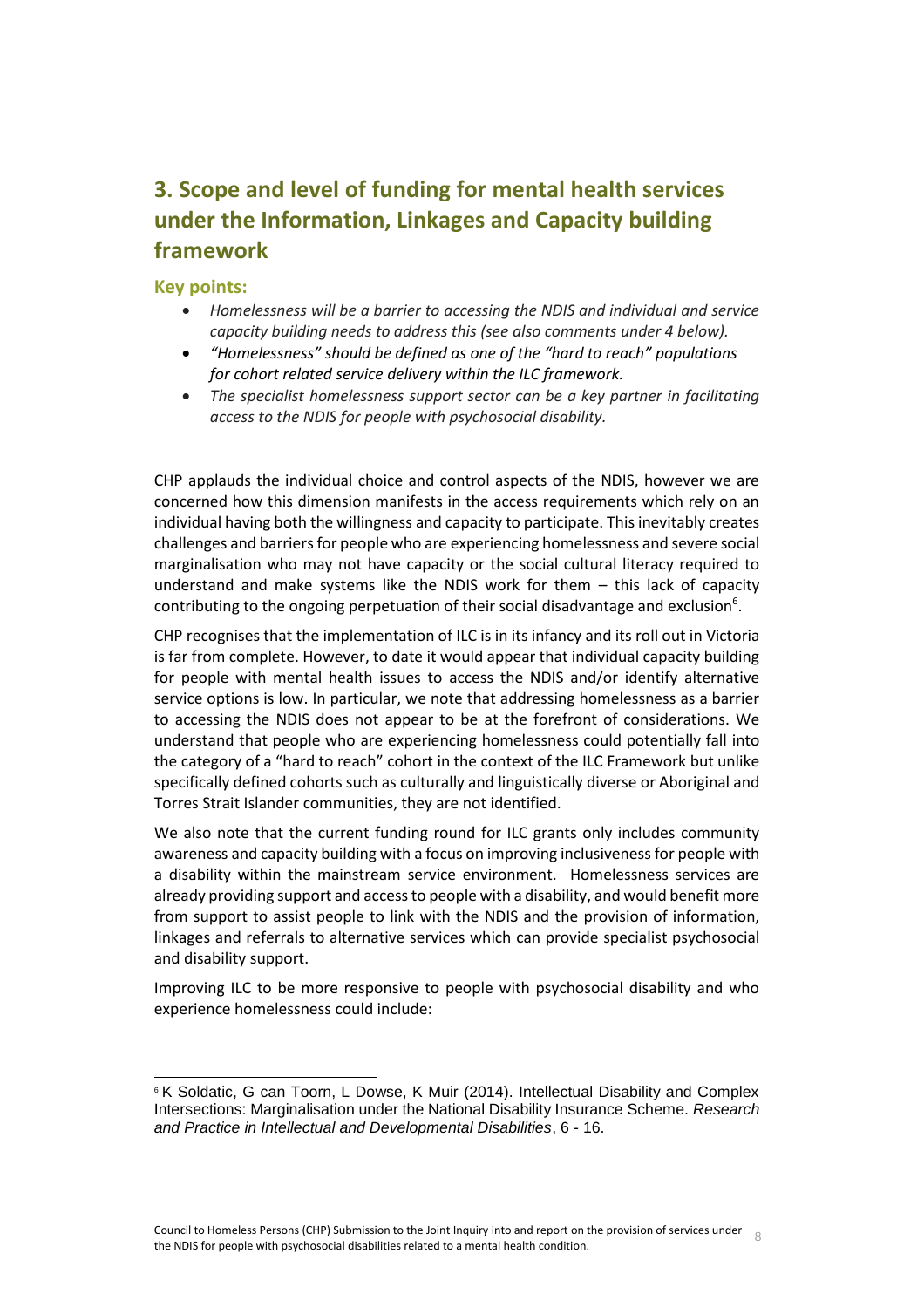- Further discussion with the homelessness sector to better define roles and responsibilities, including developing best practice examples of how the NDIS may be able to offer support (in conjunction with homelessness services ) to create pathways for people out of homelessness.
- Creating links and pathways between homelessness service system entry points and the NDIA.
- Recognition within the assessment and planning process that relationships are important – with allocations of appropriate time, flexibility and personnel resources.
- Practical assistance to support making an access request, including financial support for medical assessments and making and attending medical appointments to gain relevant documentation.
- Information about the NDIS utilising language and examples which are relevant for people who are experiencing homelessness.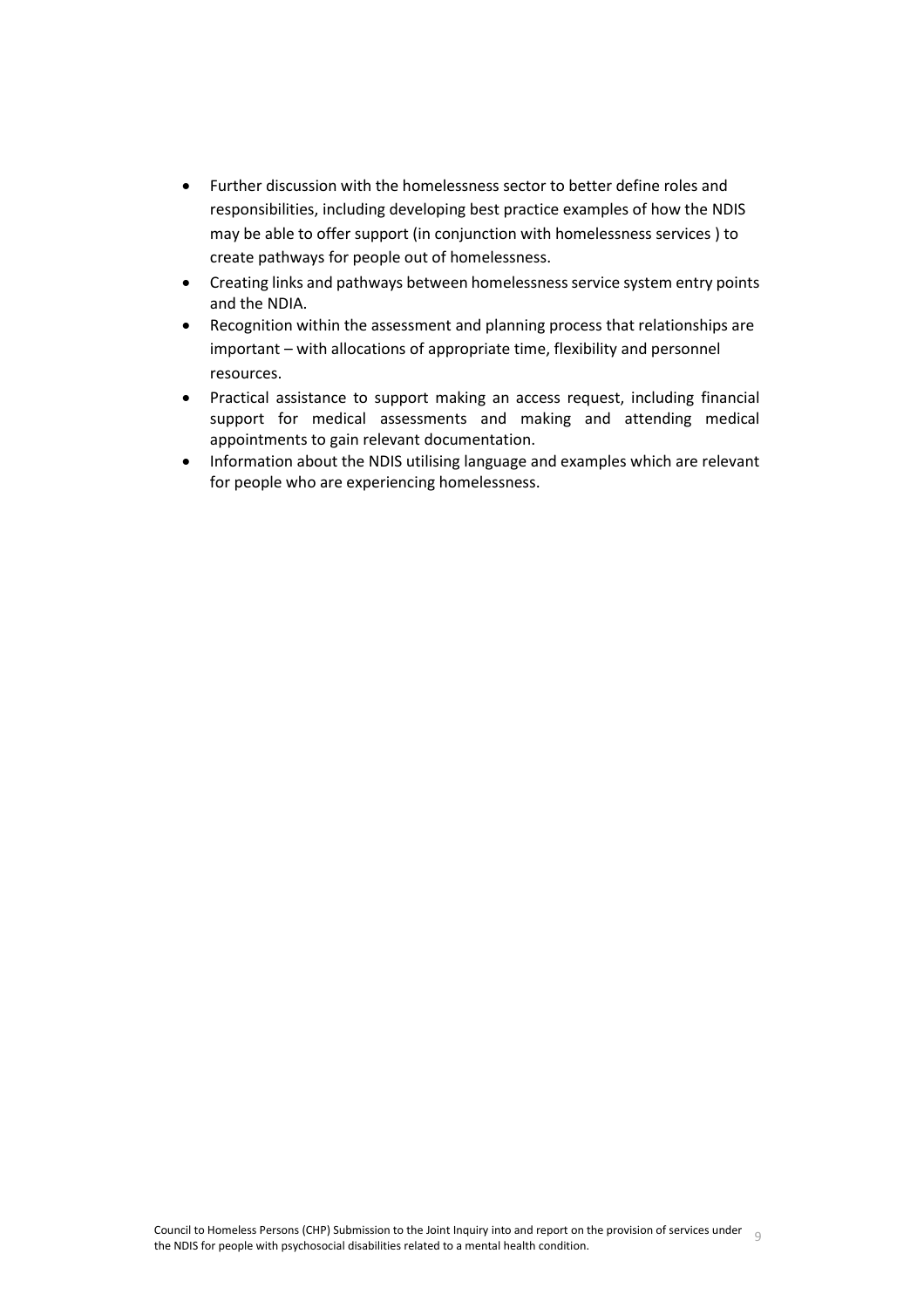# <span id="page-9-0"></span>**4. The role and extent of outreach services to identify potential NDIS participants with a psychosocial disability**

#### **Key points:**

 $\overline{a}$ 

- *Assertive outreach and relationship based engagement is effective in engaging people with psychosocial disabilities who are experiencing homelessness (are severely marginalised) in support and treatment. This is a deliberate and specific evidence-based approach which is both broader and deeper than delivering a service outside an office environment.*
- *Consideration should be given to developing a partnership with homelessness services to identify and connect with those experiencing homelessness who have a psychosocial disability, and to assist them through the application and planning processes.*

There is a strong evidence base for assertive outreach practice and its capacity to engage people in treatment and support<sup>7</sup> and is used by the Homeless Outreach Psychiatric Services in Victoria and many homelessness services. It is a deliberate and specific approach which is broader and deeper than providing a service outside an office environment. Key features include that it is flexible and responsive, and builds rapport and trust through first meeting people's presenting and/or basic needs and through creating a bridge to accepting the service or support on offer.

Facilitating access to the NDIS for people who are severely socially marginalised can only be credibly achieved if resources are applied to actively pursue, encourage and support these people into and through the process.

The NDIA, perhaps through developing capacity within the Local Area Coordination (LAC), could look to working in partnership with homelessness services to assertively identify and connect with people with a disability who are experiencing homelessness and assist them through the application and planning processes. This would also provide an opportunity to identify and respond to the barriers that may occur.

<sup>7</sup> See de Vet, R (2013). Effectiveness of Case ManagEment for Homeless Persons: A systematic review. *American Journal of Public Health*, e13 - e26.